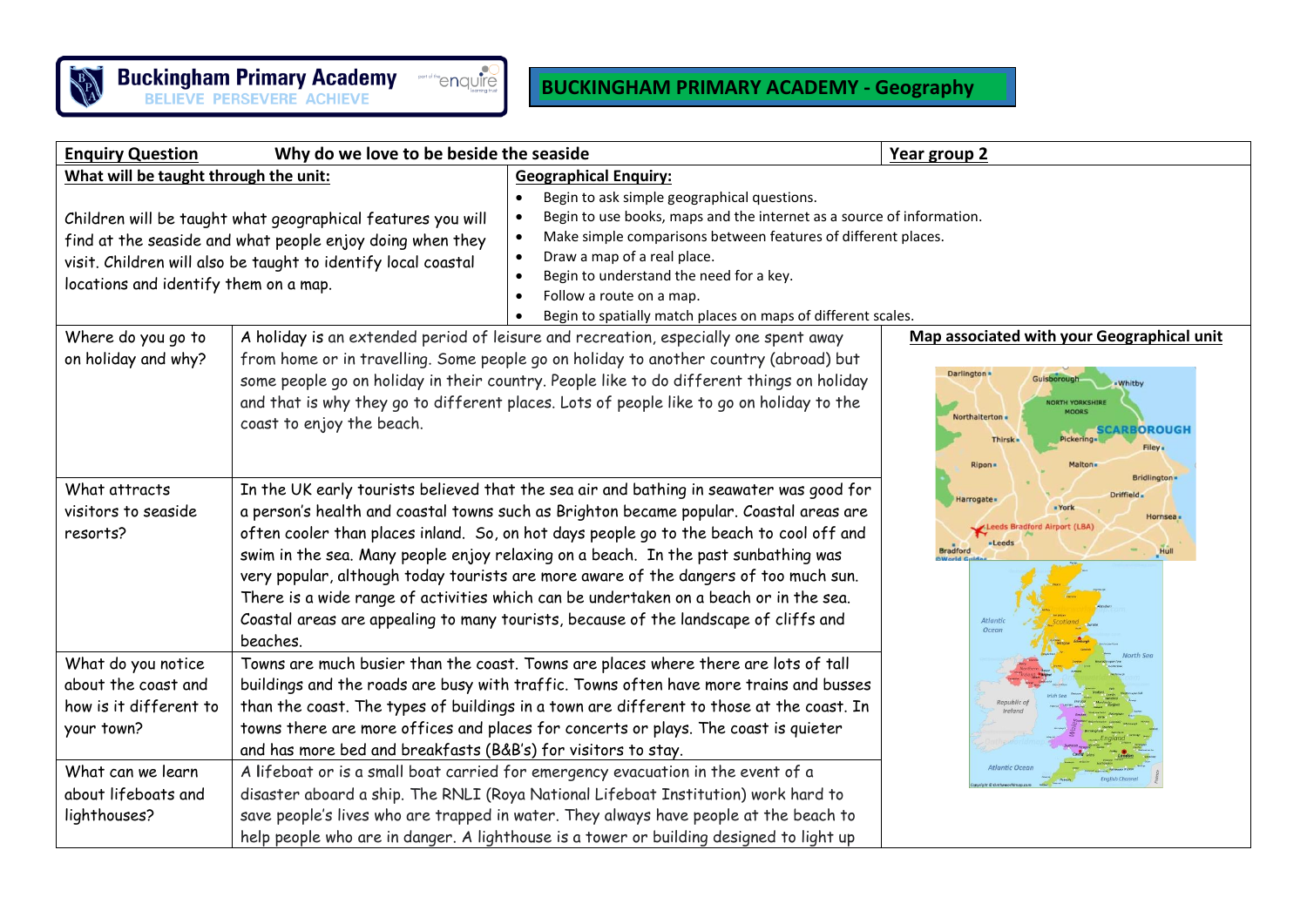|                                              | and move around. This light warns boats and other vehicles on the water that they are<br>near the shore.                                                                                                                                                                                                                                                                                                                                                                                                                                                 |
|----------------------------------------------|----------------------------------------------------------------------------------------------------------------------------------------------------------------------------------------------------------------------------------------------------------------------------------------------------------------------------------------------------------------------------------------------------------------------------------------------------------------------------------------------------------------------------------------------------------|
| What was<br>Scarborough like in<br>the past? | It's believed that the first bathing machines were used at Scarborough. However, by<br>the early 1800s most seaside resorts had bathing machines available to hire. Queen<br>Victoria had her own personal bathing machine built at Osbourne House on the Isle of<br>Wight. Coastal outdoor pools became a common sight in the 1930s as swimming<br>increased in popularity. One of the earliest was Scarborough's South Bay bathing pool,<br>which opened in 1915.                                                                                      |
| Can you create your<br>own digital postcard? | From 1894, the Post Office started allowing postcards to be sent via the postal<br>system. By the 1900s, picture postcards had really taken off. Before 1902, the back of<br>the postcard was strictly for the address and stamp leaving only the space around the<br>image on the front for a message. After 1902, Britain pioneered the divided back,<br>where the address was on one side and the message on the other leaving the image on<br>the front free of writing. The famous comic seaside postcard had its heyday in the<br>1920s and 1930s. |
| What can you find in<br>rockpools?           | The rock pools closest to the water will be alive with creatures, like fish, crabs and<br>interesting plant life. Rocks can be a great hiding place for beach-loving creatures. Can<br>you spot anything living above and around your pool? How do the rocks feel on your<br>fingers and toes? Can you find any shells, fossils or cracks?                                                                                                                                                                                                               |

| <b>Timeline of significant events</b> | <b>Vocabulary</b>                                                                  |  |
|---------------------------------------|------------------------------------------------------------------------------------|--|
|                                       | coast line-The land along the coast                                                |  |
|                                       | pier- A platform from the shore into the sea                                       |  |
|                                       | Promenade - A paved public walk. Along the sea front at a resort                   |  |
|                                       | harbour- A place on the coast where ships can anchor                               |  |
|                                       | bay- A part of the coast where the land curves in so that the sea is surrounded by |  |
|                                       | land on three sides                                                                |  |
|                                       | lighthouse- A tower with a light to warn or guide ships                            |  |